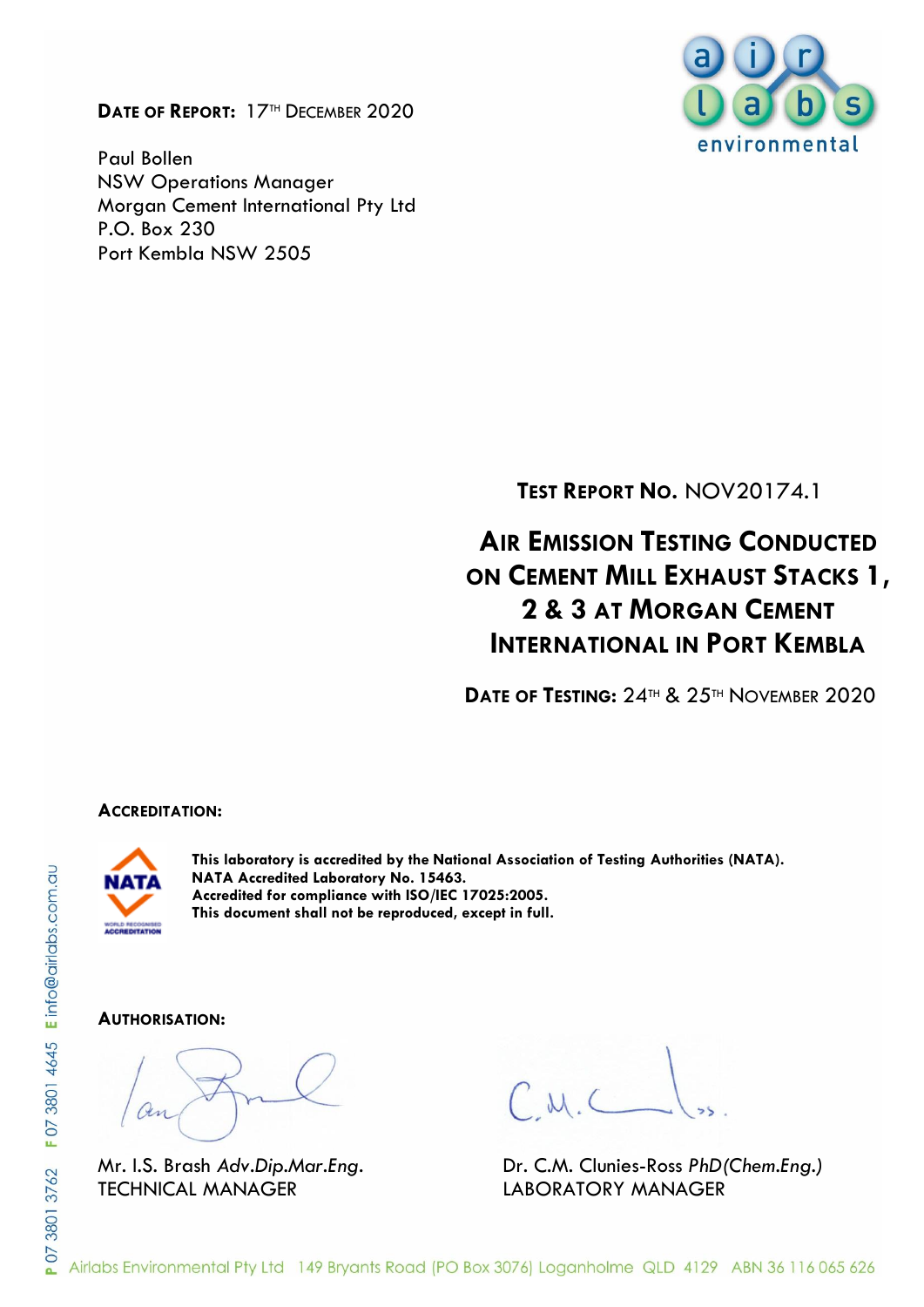# TABLE OF CONTENTS

|                                                                     | Page |
|---------------------------------------------------------------------|------|
| INTRODUCTION 4                                                      |      |
|                                                                     |      |
|                                                                     |      |
| SUITABILITY OF SAMPLING PLANE <b>[19] THE READER ASSESSED</b> 5 - 7 |      |
|                                                                     |      |
|                                                                     |      |

### *List of Tables*

|                                                                                                    | 3                          |
|----------------------------------------------------------------------------------------------------|----------------------------|
| Table 2: Summary of Test Methods                                                                   | 3                          |
| <b>Table 3:</b> Criteria for the Selection of Sampling Planes                                      |                            |
|                                                                                                    | 5                          |
| Table 5: Sampling Plane Details for the Cement Mill 2 Exhaust Duct.                                | 5                          |
| Table 6: Sampling Plane Details for the Cement Mill 3 Exhaust Duct                                 | $\overline{\phantom{a}}$ 6 |
| Table 7: Sampling Conditions for the Cement Mill 1 Exhaust Duct on 25 <sup>th</sup> November 2020  | - 8                        |
| . 8<br>Table 8: Test Results for Cement Mill 1 Exhaust Duct on 25th November 2020                  |                            |
| <b>Table 9:</b> Cement Mill 1 Concentration of Type 1 Substances and their Compounds               | $\overline{9}$             |
| <b>Table 10:</b> Cement Mill 1 Concentration of Type 2 Substances and their Compounds              | $\overline{9}$             |
| Table 11: Sampling Conditions for the Cement Mill 2 Exhaust Duct on 25 <sup>th</sup> November 2020 | 10                         |
| Table 12: Test Results for the Cement Mill 2 Exhaust Duct on 25 <sup>th</sup> November 2020        | 10                         |
| <b>Table 13:</b> Cement Mill 2 Concentration of Type 1 Substances and their Compounds              | $\overline{11}$            |
| <b>Table 14:</b> Cement Mill 2 Concentration of Type 2 Substances and their Compounds              | $\sqrt{11}$                |
| Table 15: Sampling Conditions for the Cement Mill 3 Exhaust Duct on 24 <sup>th</sup> November 2020 | $\overline{12}$            |
| Table 16: Test Results for the Cement Mill 3 Exhaust Duct on 24 <sup>th</sup> November 2020        | 12                         |
| Table 17: Cement Mill 3 Concentration of Type 1 Substances and their Compounds13                   |                            |
| Table 18: Cement Mill 3 Concentration of Type 2 Substances and their Compounds13                   |                            |
|                                                                                                    |                            |

### *List of Figures*

| Figure 1: Cement Mill 1 Exhaust Duct |  |
|--------------------------------------|--|
| Figure 2: Cement Mill 2 Exhaust Duct |  |
| Figure 3: Cement Mill 3 Exhaust Duct |  |

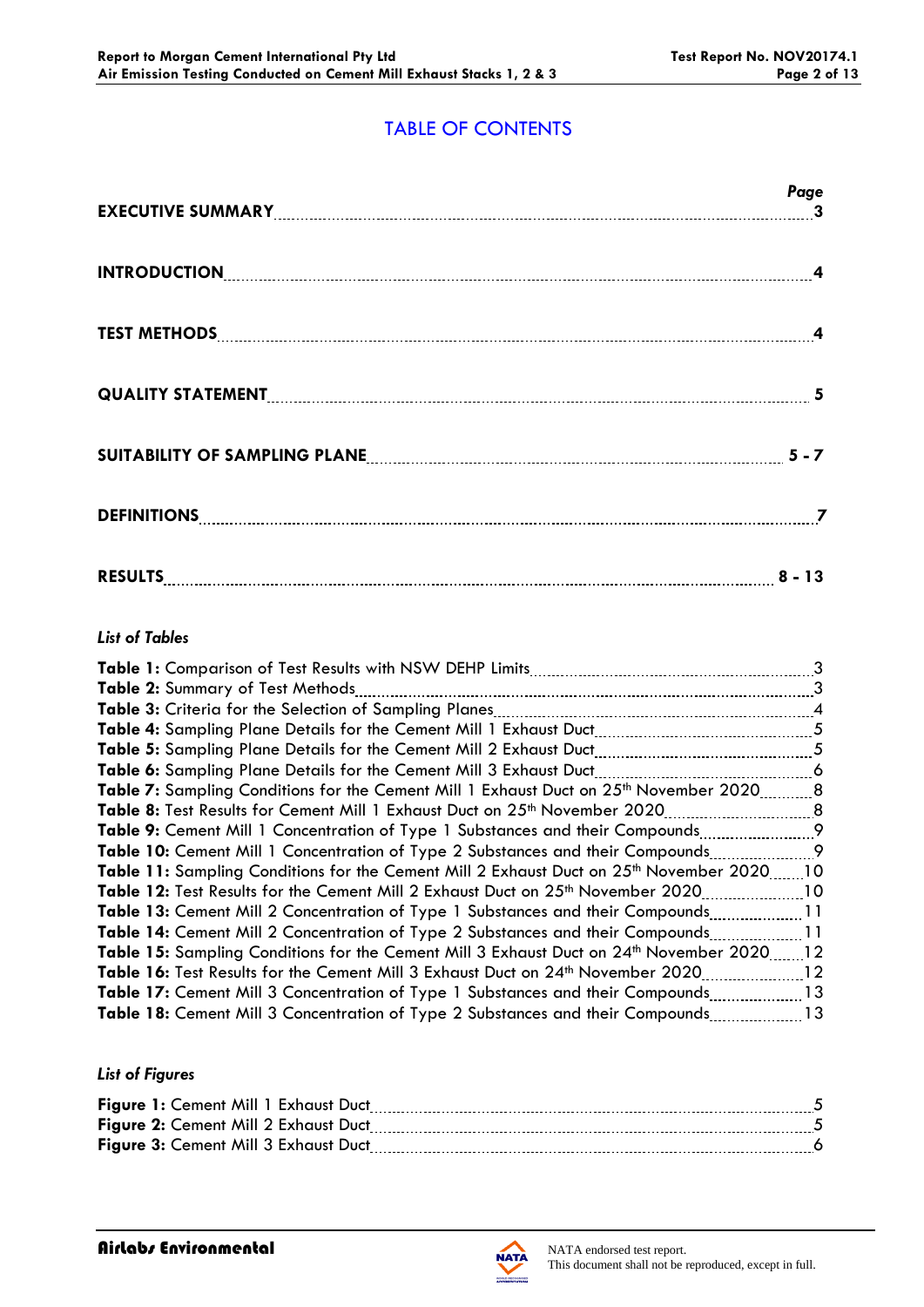### EXECUTIVE SUMMARY

AirLabs Environmental Pty Ltd was commissioned by Morgan Cement International Pty Ltd to monitor stack emissions from Mills 1, 2 & 3 Exhaust Stacks. All sampling was conducted by Airlabs Environmental on the 24<sup>th</sup> & 25<sup>th</sup> November 2020.

Analysis was undertaken by Airlabs Environmental and the National Measurement Institute (NMI) in accordance with our terms of NATA accreditation. Unless otherwise indicated, the methods cited in this report have been performed without deviation.

The following results comparison table shows that the concentrations of all analytes were below the limits set by the NSW DEHP (refer to Licence No. -12643, issued on 06<sup>th</sup> September 2016).

| <b>Release Point</b> | <b>Parameter</b>            | <b>Concentration</b><br>(mg/m <sup>3</sup> ) | <b>NSWEPA</b><br><b>Concentration</b><br>Limit<br>(mg/m <sup>3</sup> ) |
|----------------------|-----------------------------|----------------------------------------------|------------------------------------------------------------------------|
| Mill 1               | Total solid particles (TSP) | 2.3                                          | 20                                                                     |
|                      | Type 1 & 2 Substances       | 0.010                                        | 1.0                                                                    |
| Mill 2               | Total solid particles (TSP) | 2.4                                          | 20                                                                     |
|                      | Type 1 & 2 Substances       | 0.0099                                       | 1.0                                                                    |
| Mill 3               | Total solid particles (TSP) | 1.3                                          | 20                                                                     |
|                      | Type 1 & 2 Substances       | 0.0056                                       | 1.0                                                                    |

**Table 1:** Comparison of Test Results with NSW DEHP Limits

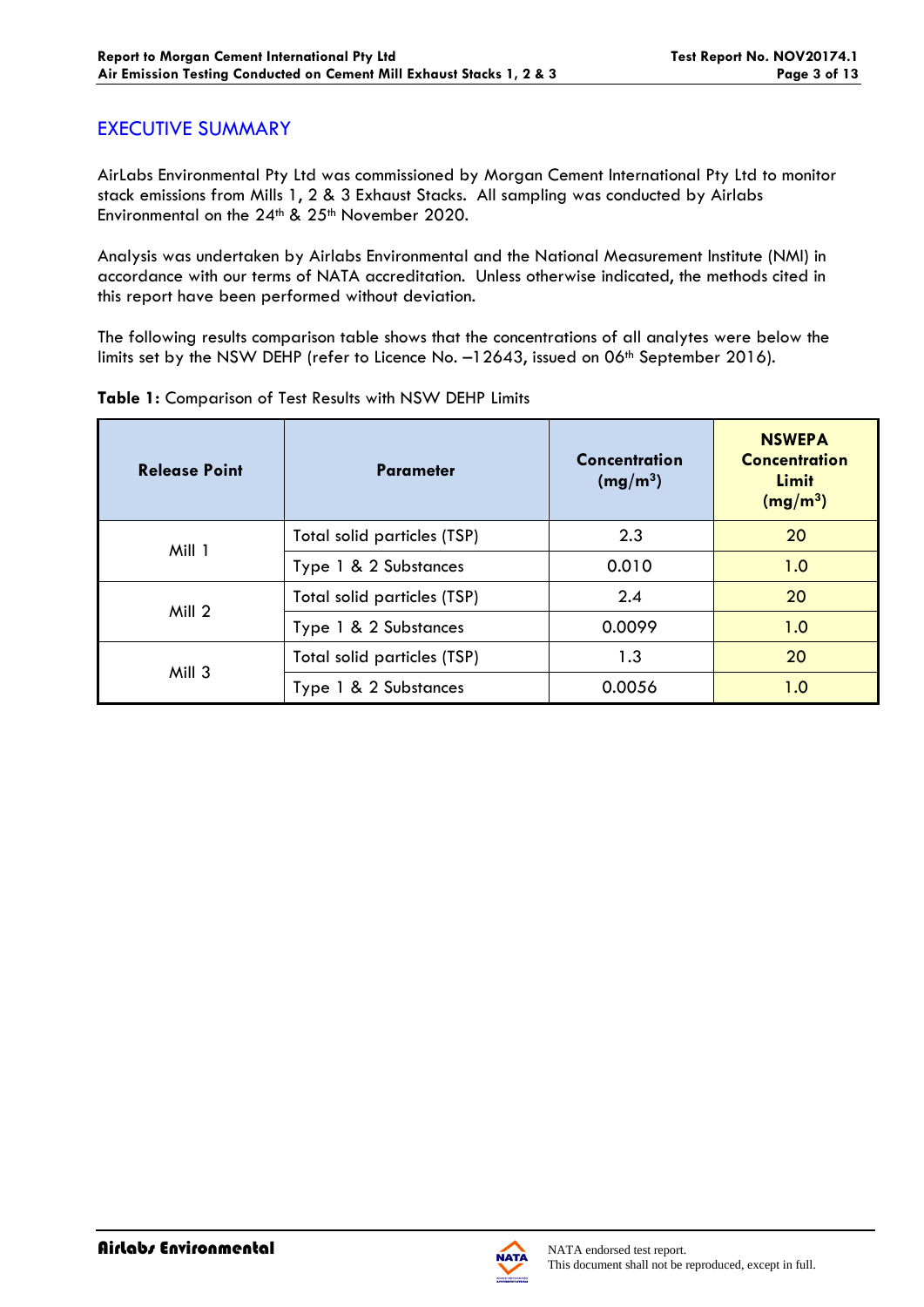### **INTRODUCTION**

Airlabs Environmental Pty Ltd was commissioned by Morgan Cement International Pty Ltd to conduct air emissions monitoring of the exhaust ducts leaving Cement Mills 1, 2 and 3 for the following parameters:

- Gas velocity and volume flow rate
- **Temperature**
- Concentration of water vapour (moisture content)
- Concentration of oxygen and carbon dioxide
- Dry molecular weight & density of gases
- Concentration and mass emission rate of:
	- total solid particles
		- type 1 & 2 substances.

All sampling was conducted on 24<sup>th</sup> & 25<sup>th</sup> November 2020.

# TEST METHODS

All sampling was undertaken by Airlabs Environmental. Airlabs Environmental is NATA accredited for all sampling undertaken for this project (NATA Accredited Laboratory No. 15463). Analysis was undertaken by Airlabs Environmental in accordance with our terms of accreditation. Specific details of the test methods used are available upon request.

|                                 |                            | <b>Method</b>             | <b>Estimated</b>                         |              | <b>NATA Accredited</b> |
|---------------------------------|----------------------------|---------------------------|------------------------------------------|--------------|------------------------|
| <b>Test Parameter</b>           | <b>Test Method</b>         | <b>Detection</b><br>Limit | <b>Measurement</b><br><b>Uncertainty</b> | Sampling     | <b>Analysis</b>        |
| Sample plane criteria           | NSWEPA TM-1                | NA.                       | NA.                                      | $\checkmark$ | <b>NA</b>              |
| Gas velocity                    | NSWEPA TM-2                | $3 \text{ m/s}$           | ±10%                                     | $\checkmark$ | <b>NA</b>              |
| Temperature                     | NSWEPA TM-2                | 273K (0°C)                | $\pm$ 1%                                 | $\sqrt{}$    | <b>NA</b>              |
| Moisture content                | NSWEPA TM-22               | $0.2\%$ v/v               | ± 5%                                     | $\checkmark$ | $\checkmark$           |
| Oxygen & carbon dioxide         | NSWEPA TM-24 &<br>$TM-25$  | $0.1\%$ v/v               | $± 2\%$                                  | $\checkmark$ |                        |
| <b>Total solid particulates</b> | NSWEPA TM-15               | 0.5 mg/m <sup>3</sup>     | $\pm$ 15%                                | $\checkmark$ |                        |
| Type 1 & 2 Substances           | NSW EPA TM-<br>12, 13 & 14 | $0.05$ mg/m3              | ±17%                                     |              |                        |

**Table 2:** Summary of Test Methods

**1**. Type 1 & 2 Substances analyses were performed by NMI, with results included in their Report No. RN1297255.

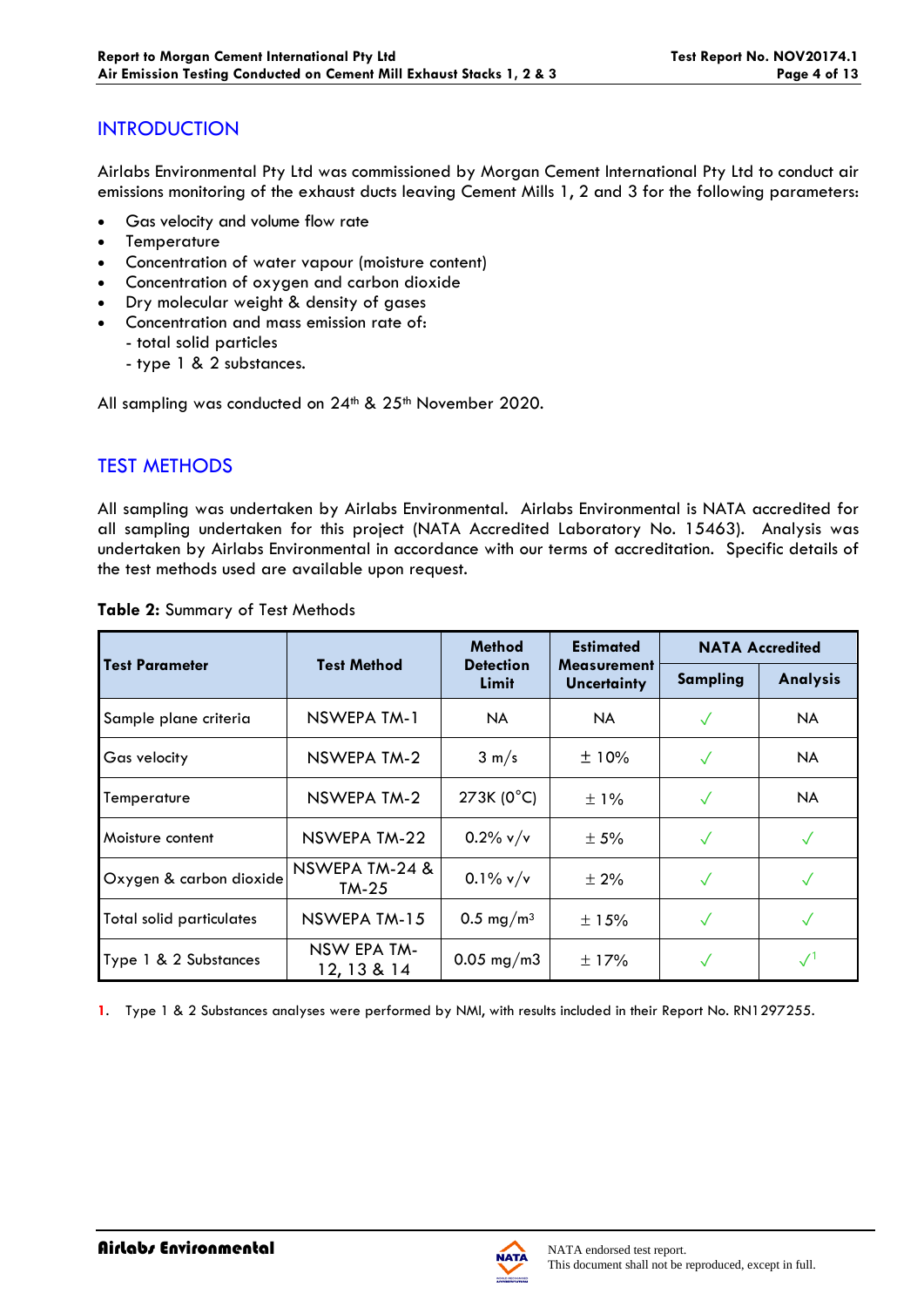### QUALITY STATEMENT

AirLabs Environmental is committed to providing the highest quality data to all our clients, as reflected in our ISO 17025 (NATA) accreditation. This requires strict adherence to and continuous improvement of all our processes and test work. Our goal is to exceed the QA/QC requirements as set by our clients and appropriate governmental entities and to ensure that all data generated is scientifically valid and defensible.

Airlabs Environmental is NATA accredited for all sampling undertaken for this project. Analysis was undertaken by the Airlabs Environmental in accordance with our terms of accreditation.

### SUITABILITY OF SAMPLING PLANE

The criteria for sampling planes as specified in AS4323.1-1995 'Stationary Source Emissions, Method 1: Selection of Sampling Provisions' states that, in the absence of cyclonic flow activity, ideal sampling plane conditions are found to exist at the positions given in Table 3 below:

| <b>Type of flow disturbance</b>                          | Minimum distance upstream<br>from disturbance, diameters<br>(D) | Minimum distance<br>downstream from<br>disturbance, diameters<br>(D) |
|----------------------------------------------------------|-----------------------------------------------------------------|----------------------------------------------------------------------|
| Bend, connection, junction,<br>direction change          | >2D                                                             | >6D                                                                  |
| Louvre, butterfly damper<br>(partially closed or closed) | >3D                                                             | >6D                                                                  |
| Axial fan                                                | >3D                                                             | >8D (see Note)                                                       |
| Centrifugal fan                                          | >3D                                                             | >6D                                                                  |

#### **Table 3:** Criteria for the Selection of Sampling Planes

**NOTE:** The plane should be selected as far as practicable from a fan. Flow straighteners may be required to ensure the position chosen meets the check criteria listed in Items (a) to (f) below.

Section 4.1 of AS 4323.1-1995 (Ideal Sampling Positions) states that the location of the sampling plane shall be such that it meets the following criteria:

- (a) The gas flow is basically in the same direction at all points along each sampling traverse.
- (b) The gas velocity at all sampling points is greater than  $3 \text{ m/s}$ .
- (c) The gas flow profile at the sampling plane shall be steady, evenly distributed and not have a cyclonic component which exceeds an angle of 15° to the duct axis, when measured near the periphery of a circular sampling plane.
- (d) The temperature difference between adjacent points of the survey along each sampling traverse is less than 10% of the absolute temperature, and the temperature at any point differs by less than 10% from the mean.
- (e) The ratio of the highest to lowest pitot pressure difference shall not exceed 9:1 and the ratio of highest to lowest gas velocities shall not exceed 3:1. For isokinetic testing with the use of impingers, the gas velocity ratio across the sampling plane should not exceed 1.6:1.
- (f) The gas temperature at the sampling plane should preferably be above the dewpoint.

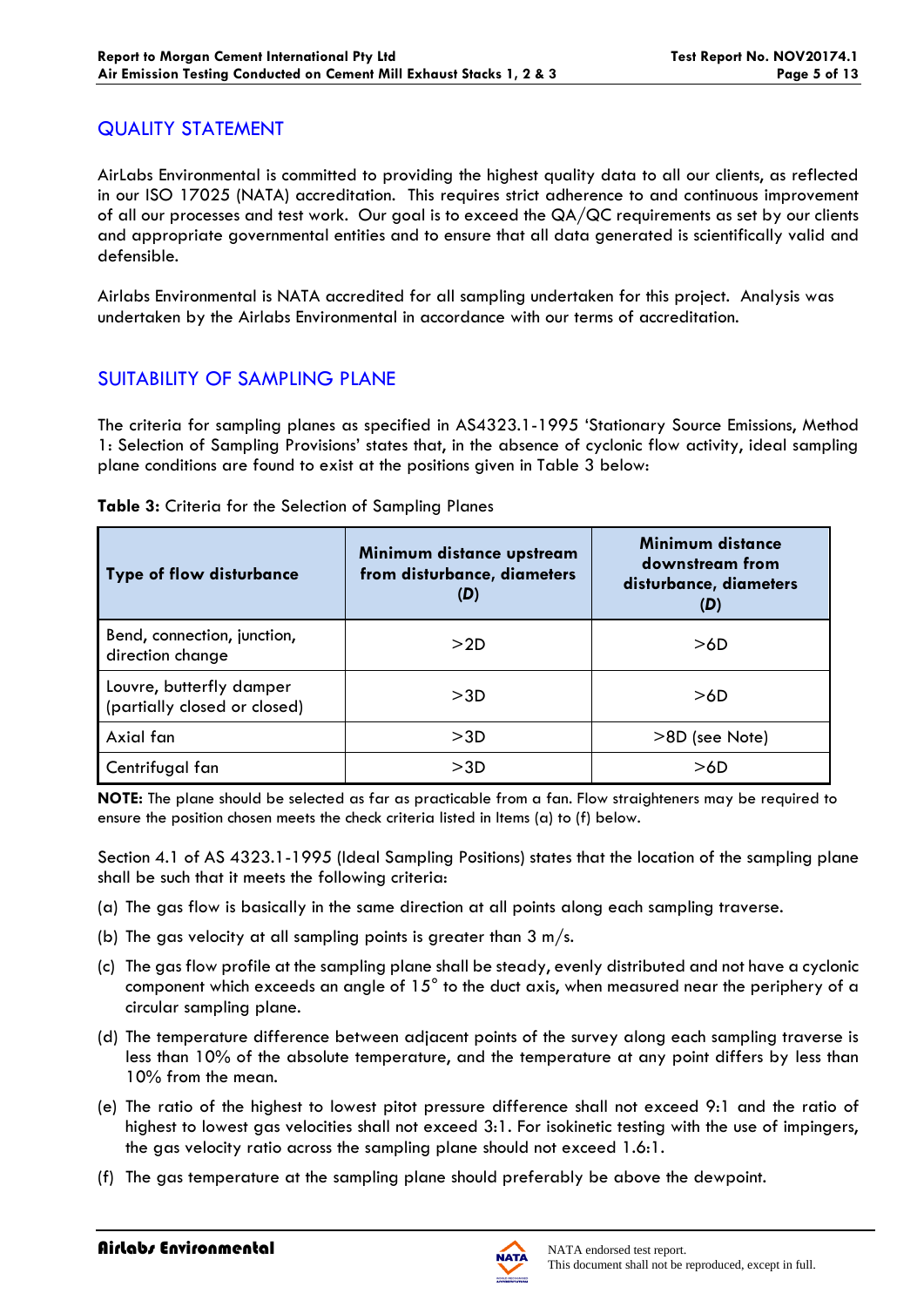### SUITABILITY OF SAMPLING PLANE Continued

When the criteria in Table 3 cannot be met, a greater number of sampling points is used in order to retain as much accuracy as is practicable, as outlined in Section 4.2 of AS 4323.1-1995 (Non-Ideal Sampling Positions). The sampling plane details and required number of sampling points for Cement Mills 1, 2 and 3 are given in Tables 4, 5 and 6 below:

**Table 4:** Sampling Plane Details for the Cement Mill 1 Exhaust Duct **Figure 1:** Cement Mill 1 Exhaust Duct

| Parameter                                     |                          |
|-----------------------------------------------|--------------------------|
| Stack Shape                                   | Circular                 |
| Actual Stack Internal Diameter (m)            | 0.850                    |
| Direction of Air Flow                         | Vertical                 |
| Type of Disturbance, Upstream                 | Bend                     |
| <b>Distance from Upstream Disturbance</b>     | 4 D (< 6D)               |
| Type of Disturbance, Downstream               | <b>Butterfly damper</b>  |
| Distance to Downstream Disturbance            | 1 D (< 3 D)              |
| Compliance with AS 4323.1, Ideal Conditions   | No                       |
| Standard No. of Sampling Points per Traverse  | 6                        |
| <b>Number of Traverses</b>                    | $\mathfrak{p}$           |
| <b>Correction Factor</b>                      | 1.265                    |
| Corrected No. of Sampling Points per Traverse | 8                        |
| Total No. of Sampling Points                  | 16                       |
| <b>Stratified</b>                             | No                       |
| Cyclonic                                      | No ( $\leq 15^{\circ}$ ) |
| <b>Velocity Difference</b>                    | 1.2:1 $(< 1.6:1)$        |
| Absolute Temperature Difference (K)           | < 10%                    |
| Minimum Velocity at any Sample Point (m/s)    | > 3                      |

**Table 5:** Sampling Plane Details for the Cement Mill 2 Exhaust Duct **Figure 2:** Cement Mill 2 Exhaust Duct

| <b>Parameter</b>                              |                         |
|-----------------------------------------------|-------------------------|
| <b>Stack Shape</b>                            | Circular                |
| Actual Stack Internal Diameter (m)            | 0.850                   |
| Direction of Air Flow                         | Vertical                |
| Type of Disturbance, Upstream                 | Bend                    |
| Distance from Upstream Disturbance            | 4 D (< 6D)              |
| Type of Disturbance, Downstream               | <b>Butterfly damper</b> |
| Distance to Downstream Disturbance            | 1 D (< 3 D)             |
| Compliance with AS 4323.1, Ideal Conditions   | No.                     |
| Standard No. of Sampling Points per Traverse  | 6                       |
| <b>Number of Traverses</b>                    | $\mathfrak{D}$          |
| <b>Correction Factor</b>                      | 1.265                   |
| Corrected No. of Sampling Points per Traverse | 8                       |
| <b>Total No. of Sampling Points</b>           | 16                      |
| <b>Stratified</b>                             | No                      |
| Cyclonic                                      | No $(< 15^{\circ})$     |
| <b>Velocity Difference</b>                    | $1.1:1 \leq 1.6:1$      |
| Absolute Temperature Difference (K)           | < 10%                   |
| Minimum Velocity at any Sample Point (m/s)    | $>$ 3                   |





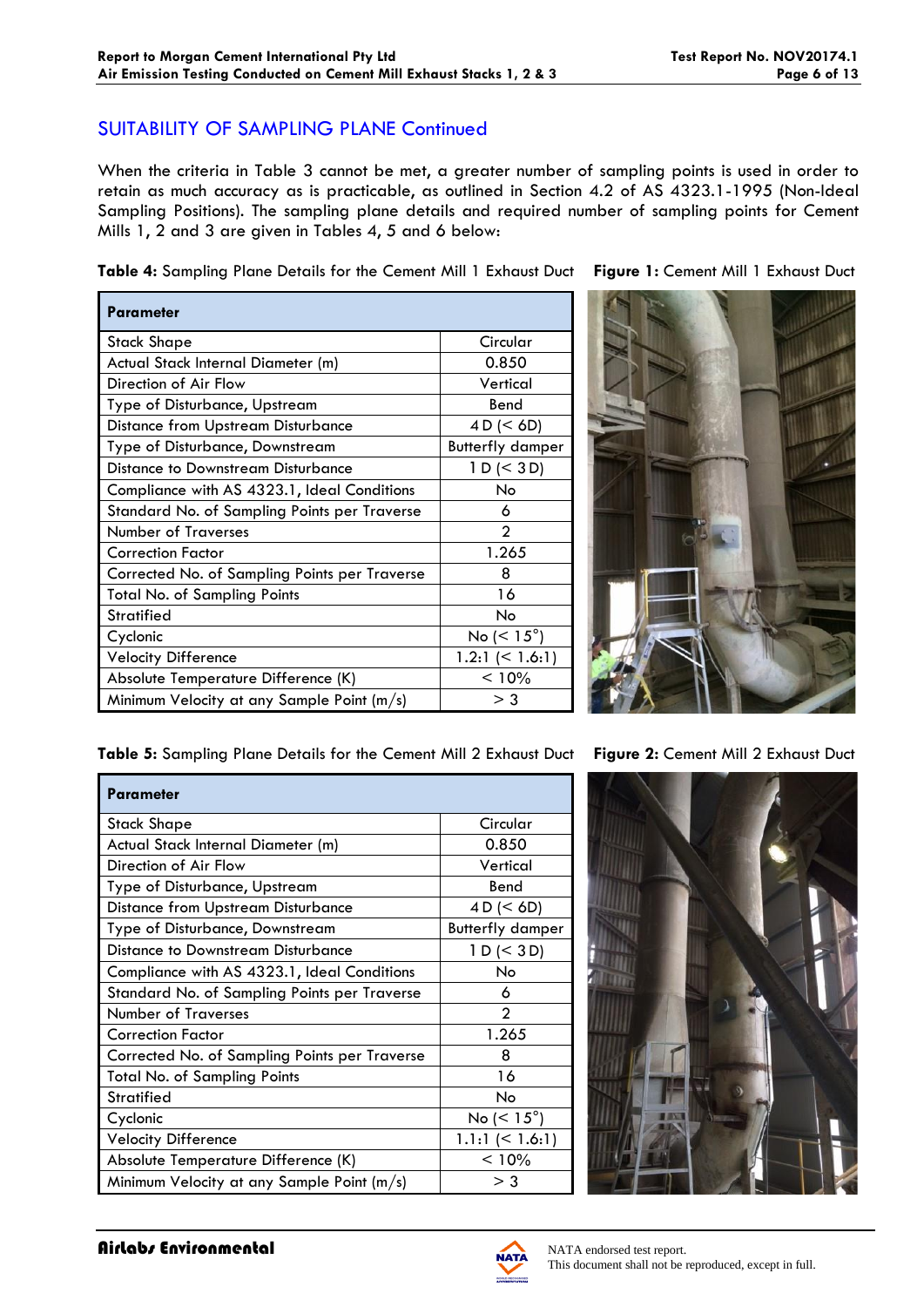# SUITABILITY OF SAMPLING PLANE Continued

**Table 6:** Sampling Plane Details for the Cement Mill 3 Exhaust Duct **Figure 3:** Cement Mill 3 Exhaust Duct

| Parameter                                     |                       |
|-----------------------------------------------|-----------------------|
| <b>Stack Shape</b>                            | Rectangular           |
| Actual Duct Internal Diameter (m)             | $1.77 * 0.800$        |
| Direction of Discharge to Air                 | Horizontal            |
| Type of Disturbance, Upstream                 | Centrifugal Fan       |
| <b>Distance from Upstream Disturbance</b>     | 3.4 D (< 6 D)         |
| Type of Disturbance, Downstream               | Duct Exit             |
| Distance to Downstream Disturbance            | 4.9 D ( $>$ 2 D)      |
| Compliance with AS 4323.1, Ideal Conditions   | No                    |
| Standard No. of Sampling Points per Traverse  | 2                     |
| <b>Number of Traverses</b>                    | 3                     |
| Correction Factor                             | 1.15                  |
| Corrected No. of Sampling Points per Traverse | 3                     |
| <b>Total No. of Sampling Points</b>           | 9                     |
| Stratified                                    | No                    |
| Cyclonic                                      | No ( $< 15^{\circ}$ ) |
| <b>Velocity Difference</b>                    | $1.3:1 \leq 1.6:1$    |
| Absolute Temperature Difference (K)           | < 10%                 |
| Minimum Velocity at any Sample Point (m/s)    | $>$ 3                 |



# **DEFINITIONS**

| 'NSWEPA'            | New South Wales Environment Protection Authority.                                   |
|---------------------|-------------------------------------------------------------------------------------|
| 'USEPA'             | United States Environmental Protection Agency.                                      |
| 'NA'                | Not applicable.                                                                     |
| Am <sup>3</sup>     | Actual gas volume at stack conditions.                                              |
| 'STP'               | Standard temperature and pressure (0°C and 101.3 kPa).                              |
| $\frac{10}{6}$ v/v' | Percent, volumetric basis.                                                          |
| $\mathrm{m}^3$      | Normalised gas volume in dry cubic metres at STP.                                   |
| 'mg/m <sup>3'</sup> | Milligrams (10 <sup>-3</sup> grams) of substance per dry cubic meter of gas at STP. |
| 'g/sec'             | Grams of substance discharged per second.                                           |
|                     |                                                                                     |

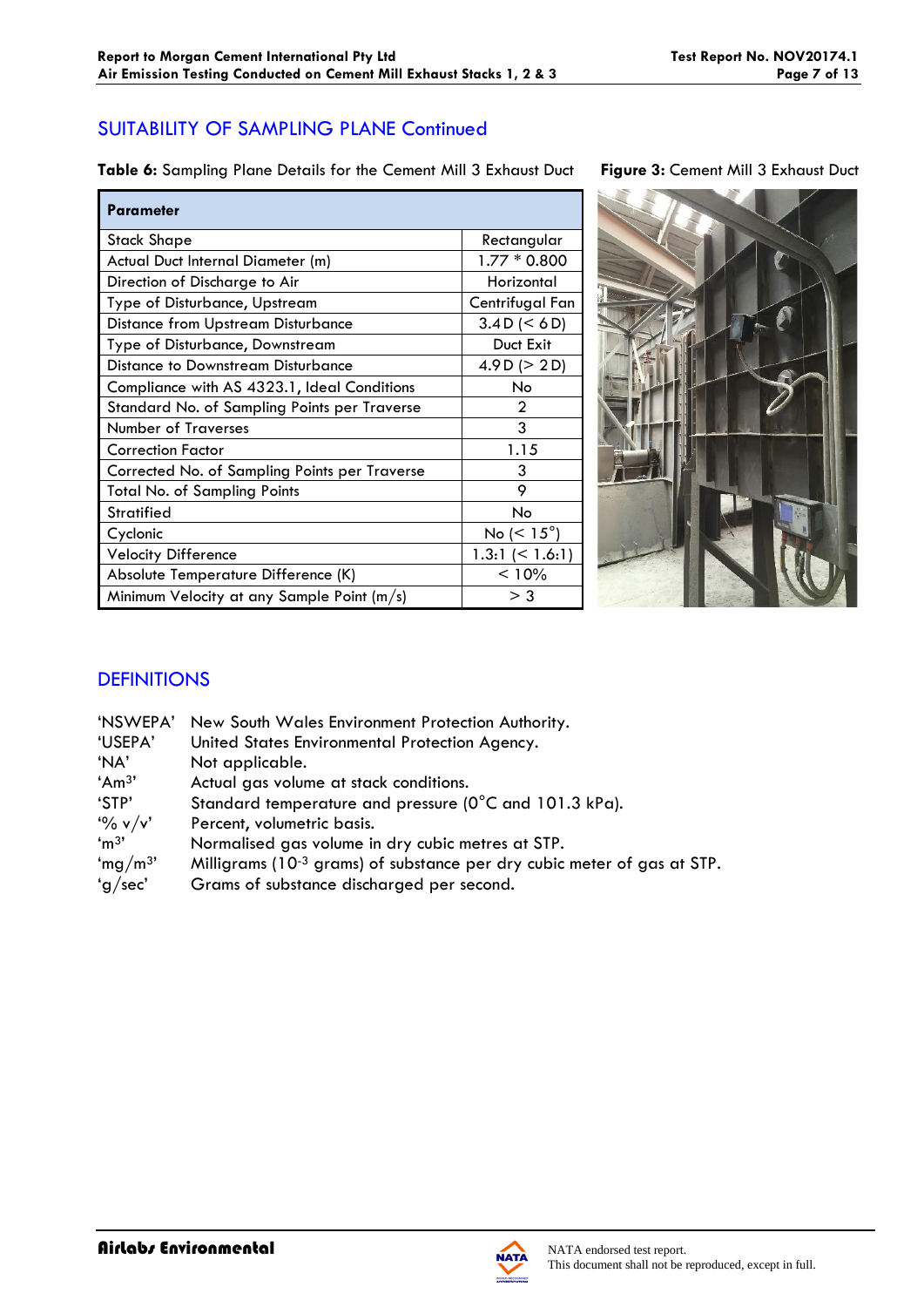### RESULTS

| Company                  | Morgan Cement International Pty Ltd         |
|--------------------------|---------------------------------------------|
| <b>Site</b>              | Foreshore Rd, Port Kembla                   |
| <b>Date of Test</b>      | 25 <sup>th</sup> November 2020              |
| <b>Source Tested</b>     | Cement Mill 1 Exhaust Duct - EPA ID No.4    |
| <b>Sampling Period</b>   | $14:10 - 15:10$                             |
| <b>Testing Officers</b>  | 1 Brash                                     |
| <b>Sampling Position</b> | Two 110 mm flanges in a circular metal duct |

|--|

| <b>Sampling Conditions</b>                                |            |
|-----------------------------------------------------------|------------|
| Duct dimensions at sampling plane (m)                     | 0.850      |
| Average gas temperature (K)                               | 342 (69°C) |
| Average gas velocity (m/s)                                | 14.2       |
| Actual gas flow rate $(Am3/sec)$                          | 8.06       |
| Average moisture content $(\%v/v)$                        | 1.17       |
| Barometric pressure (mB)                                  | 1016.4     |
| Static pressure (mB)                                      | $-25.3$    |
| Stack pressure (mB)                                       | 991.1      |
| Average gas flow rate at STP, dry ( $m^3$ /sec)           | 6.36       |
| Average oxygen concentration $(\%v/v)$                    | 20.9       |
| Average carbon dioxide concentration ( $\frac{9}{9}$ v/v) | 0.10       |
| Dry gas density of stack gas ( $\text{kg}/\text{m}^3$ )   | 1.287      |
| Dry molecular weight of stack gas $(g/g$ mole)            | 28.85      |
| Wet molecular weight of stack gas $(g/g \text{ mole})$    | 28.72      |

### **Table 8:** Test Results for Cement Mill 1 Exhaust

| I Parameter                        | <b>Concentration</b><br>(mg/m <sup>3</sup> ) | <b>NSWEPA Limit</b><br>(mg/m <sup>3</sup> ) | <b>Emission Rate</b><br>(g/sec) |
|------------------------------------|----------------------------------------------|---------------------------------------------|---------------------------------|
| Total solid particles (TSP)        | 2.3                                          | 20                                          | 0.015                           |
| Type 1 & 2 substances <sup>a</sup> | 0.010                                        | 1.0                                         | 0.000064                        |



**a** Type 1 & 2 substances include As, Be, Cd, Cr, Co, Hg, Mn, Ni, Pb, Sb, Se, Sn, V & their compounds (refer to Table 9 & 10).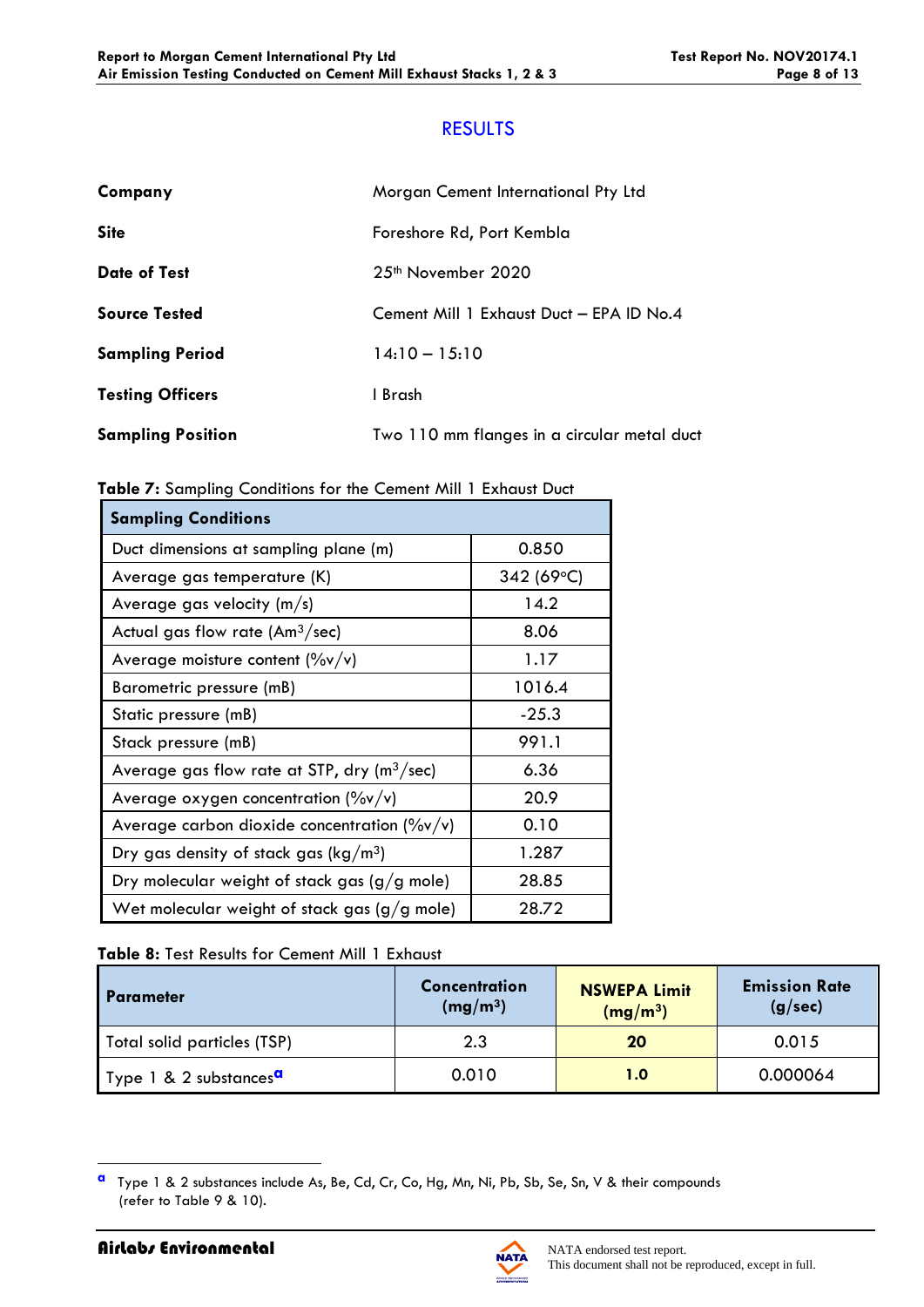### RESULTS – Continued

| <b>Metal/Metal Compound</b>               | Concentration<br>(mg/Nm <sup>3</sup> ) | <b>Emission Rate</b><br>(g/sec) |
|-------------------------------------------|----------------------------------------|---------------------------------|
| Antinomy (Sb) & its compounds             | < 0.0002                               | < 0.000001                      |
| Arsenic (As) & its compounds              | < 0.0002                               | < 0.000001                      |
| Cadmium (Cd) & its compounds              | 0.000082                               | 0.00000052                      |
| Lead (Pb) & its compounds                 | 0.0015                                 | 0.000010                        |
| Mercury (Hg) & its compounds              | 0.000018                               | 0.00000011                      |
| Total Type 1 substances & their compounds | 0.0016                                 | 0.000011                        |

Table 9: Concentration of Type 1 Substances and their Compounds - 25<sup>th</sup> November 2020

Table 10: Concentration of Type 2 Substances and their Compounds - 25<sup>th</sup> November 2020

| <b>Metal/Metal Compound</b>               | Concentration<br>(mg/Nm <sup>3</sup> ) | <b>Emission Rate</b><br>(g/sec) |
|-------------------------------------------|----------------------------------------|---------------------------------|
| Beryllium (Be) & its compounds            | < 0.0002                               | < 0.000001                      |
| Chromium (Cr) & its compounds             | 0.0014                                 | 0.0000086                       |
| Cobalt (Co) & its compounds               | < 0.0002                               | < 0.000001                      |
| Manganese (Mn) & its compounds            | 0.0050                                 | 0.000032                        |
| Nickel (Ni) & its compounds               | 0.0010                                 | 0.0000065                       |
| Selenium (Se) & its compounds             | 0.00026                                | 0.0000017                       |
| Tin (Sn) & its compounds                  | 0.00031                                | 0.0000020                       |
| Vanadium (V) & its compounds              | 0.00052                                | 0.0000033                       |
| Total Type 2 substances & their compounds | 0.0085                                 | 0.000054                        |



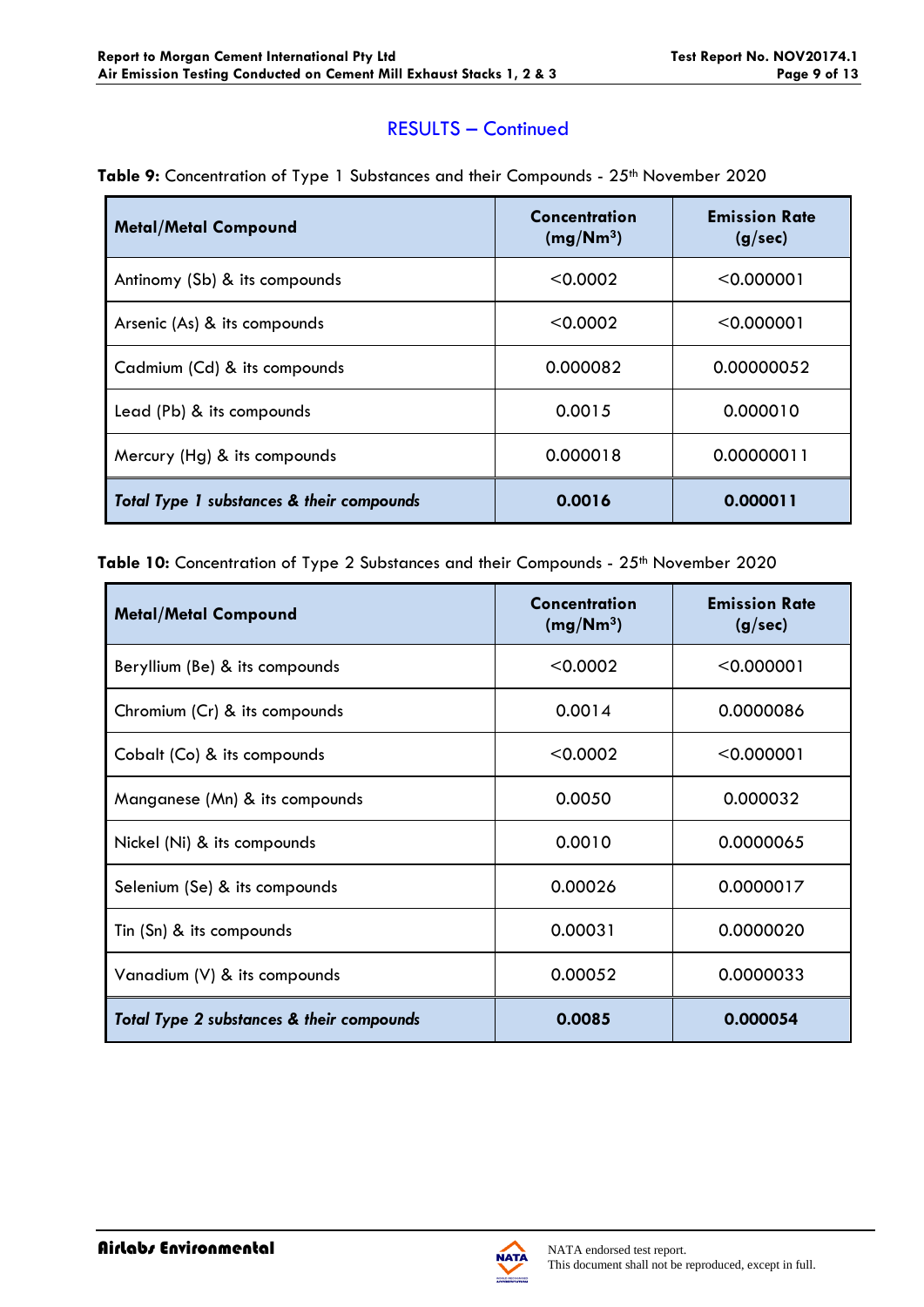# RESULTS Continued

| Company                  | Morgan Cement International Pty Ltd         |
|--------------------------|---------------------------------------------|
| <b>Site</b>              | Foreshore Rd, Port Kembla                   |
| <b>Date of Test</b>      | $25th$ November 2020                        |
| <b>Source Tested</b>     | Cement Mill 2 Exhaust Duct - EPA ID No.2    |
| <b>Sampling Period</b>   | $10:22 - 11:22$                             |
| <b>Testing Officers</b>  | I Brash                                     |
| <b>Sampling Position</b> | Two 110 mm flanges in a circular metal duct |

|  |  |  | Table 11: Sampling Conditions for the Cement Mill 2 Exhaust Duct |  |  |  |  |  |
|--|--|--|------------------------------------------------------------------|--|--|--|--|--|
|--|--|--|------------------------------------------------------------------|--|--|--|--|--|

| <b>Sampling Conditions</b>                                          |                    |
|---------------------------------------------------------------------|--------------------|
| Duct dimensions at sampling plane (m)                               | 0.850              |
| Average gas temperature (K)                                         | 335 (62 $\circ$ C) |
| Average gas velocity $(m/s)$                                        | 12.9               |
| Actual gas flow rate $(Am3/sec)$                                    | 7.32               |
| Average moisture content $(\%v/v)$                                  | 1.05               |
| Barometric pressure (mB)                                            | 1016.4             |
| Static pressure (mB)                                                | $-16.6$            |
| Stack pressure (mB)                                                 | 999.8              |
| Average gas flow rate at STP, $\frac{dy}{dx}$ (m <sup>3</sup> /sec) | 5.91               |
| Average oxygen concentration $(\%v/v)$                              | 20.9               |
| Average carbon dioxide concentration $(\frac{9}{9}v/v)$             | 0.10               |
| Dry gas density of stack gas ( $\text{kg}/\text{m}^3$ )             | 1.287              |
| Dry molecular weight of stack gas (g/g mole)                        | 28.85              |
| Wet molecular weight of stack gas $(g/g$ mole)                      | 28.74              |

**Table 12:** Test Results for the Cement Mill 2 Exhaust Duct

| <b>Parameter</b>                   | Concentration<br>(mg/m <sup>3</sup> ) | <b>NSWEPA Limit</b><br>(mg/m <sup>3</sup> ) | <b>Emission Rate</b><br>(g/sec) |
|------------------------------------|---------------------------------------|---------------------------------------------|---------------------------------|
| Total solid particles (TSP)        | 2.4                                   | 20                                          | 0.014                           |
| Type 1 & 2 substances <sup>b</sup> | 0.0099                                | 1.0                                         | 0.000058                        |

**b** Type 1 & 2 substances include As, Be, Cd, Cr, Co, Hg, Mn, Ni, Pb, Sb, Se, Sn, V & their compounds (refer to Table 13 & 14).

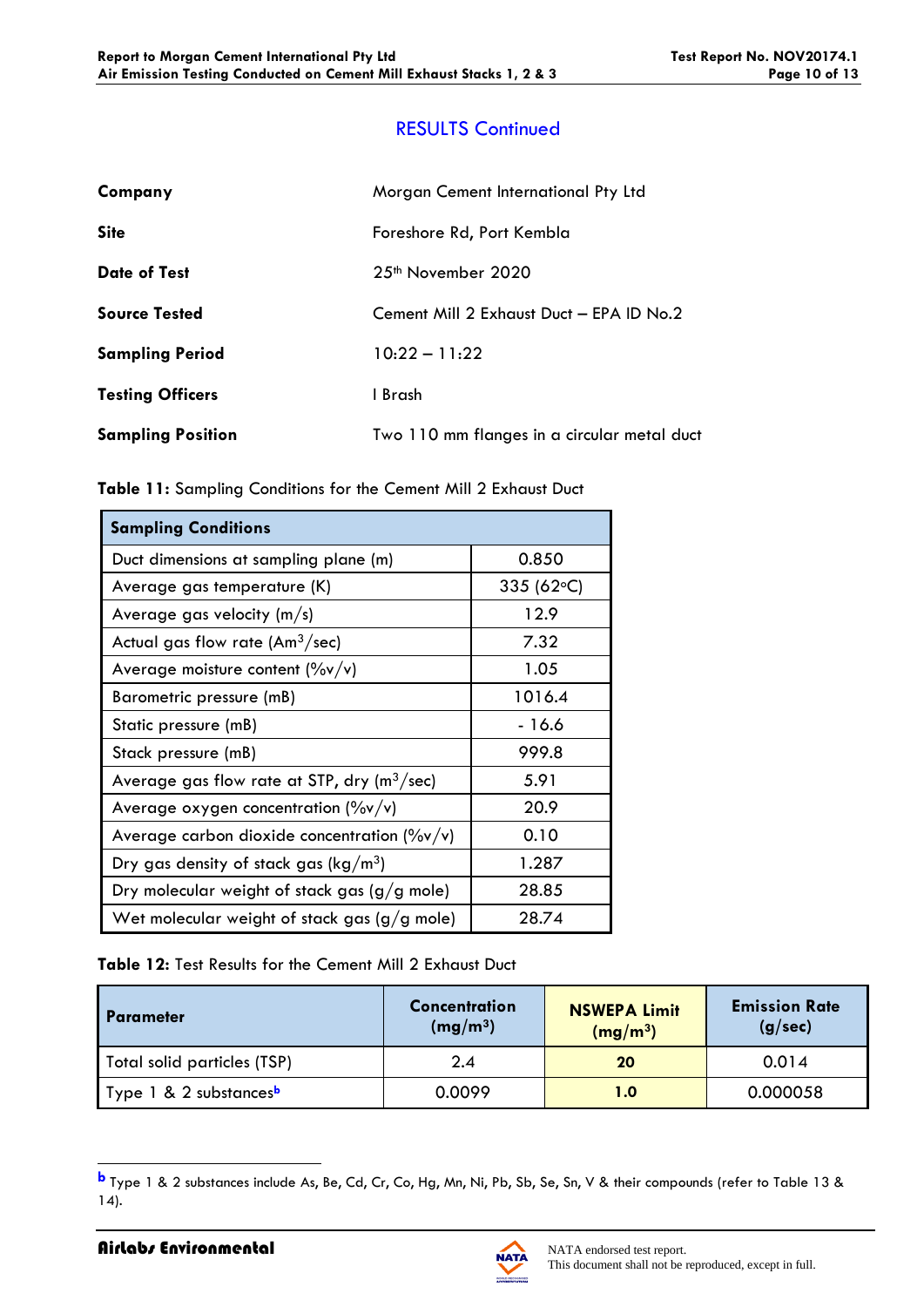### RESULTS – Continued

| <b>Metal/Metal Compound</b>               | Concentration<br>(mg/Nm <sup>3</sup> ) | <b>Emission Rate</b><br>(g/sec) |
|-------------------------------------------|----------------------------------------|---------------------------------|
| Antinomy (Sb) & its compounds             | < 0.0001                               | < 0.000001                      |
| Arsenic (As) & its compounds              | < 0.0001                               | < 0.000001                      |
| Cadmium (Cd) & its compounds              | 0.000078                               | 0.00000046                      |
| Lead (Pb) & its compounds                 | 0.0014                                 | 0.0000085                       |
| Mercury (Hg) & its compounds              | 0.000040                               | 0.00000024                      |
| Total Type 1 substances & their compounds | 0.0015                                 | 0.0000090                       |

#### Table 13: Concentration of Type 1 Substances and their Compounds - 25<sup>th</sup> November 2020

Table 14: Concentration of Type 2 Substances and their Compounds - 25<sup>th</sup> November 2020

| <b>Metal/Metal Compound</b>               | Concentration<br>(mg/Nm <sup>3</sup> ) | <b>Emission Rate</b><br>(g/sec) |
|-------------------------------------------|----------------------------------------|---------------------------------|
| Beryllium (Be) & its compounds            | < 0.0001                               | < 0.000001                      |
| Chromium (Cr) & its compounds             | 0.0010                                 | 0.0000057                       |
| Cobalt (Co) & its compounds               | < 0.0001                               | < 0.000001                      |
| Manganese (Mn) & its compounds            | 0.0055                                 | 0.000032                        |
| Nickel (Ni) & its compounds               | 0.00090                                | 0.0000053                       |
| Selenium (Se) & its compounds             | 0.00016                                | 0.0000010                       |
| Tin (Sn) & its compounds                  | 0.00036                                | 0.0000021                       |
| Vanadium (V) & its compounds              | 0.00037                                | 0.0000053                       |
| Total Type 2 substances & their compounds | 0.0083                                 | 0.000049                        |

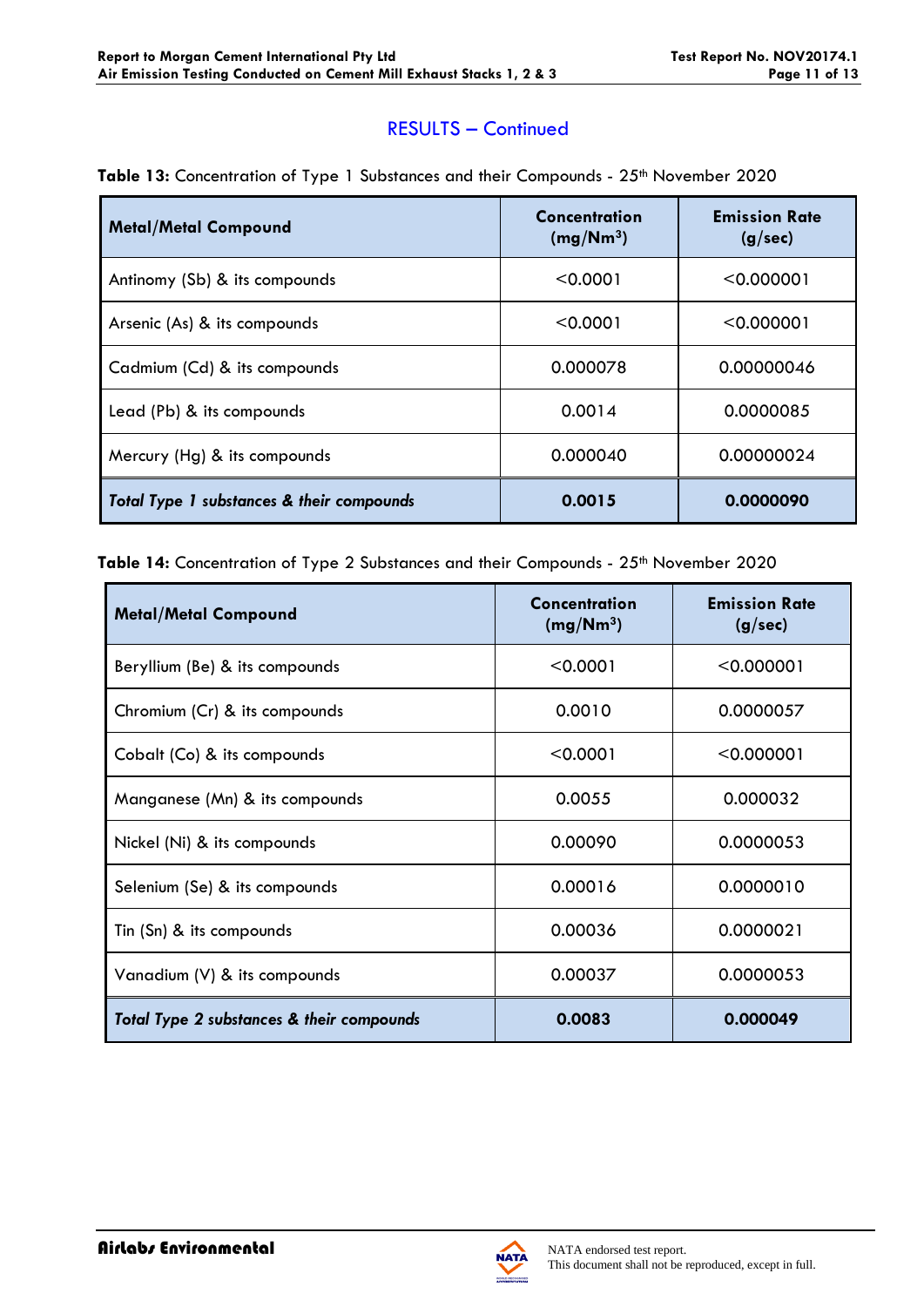# RESULTS Continued

| Company                  | Morgan Cement International Pty Ltd          |
|--------------------------|----------------------------------------------|
| <b>Site</b>              | Foreshore Rd, Port Kembla                    |
| <b>Date of Test</b>      | 24 <sup>th</sup> November 2020               |
| <b>Source Tested</b>     | Cement Mill 3 Exhaust Duct - EPA ID No.3     |
| <b>Sampling Period</b>   | $11:07 - 12:07$                              |
| <b>Testing Officers</b>  | I Brash                                      |
| <b>Sampling Position</b> | Three 4" sockets in a rectangular metal duct |

| Table 15: Sampling Conditions for the Cement Mill 3 Exhaust Duct |  |
|------------------------------------------------------------------|--|
|------------------------------------------------------------------|--|

| <b>Sampling Conditions</b>                                |              |  |  |
|-----------------------------------------------------------|--------------|--|--|
| Duct dimensions at sampling plane (m)                     | 1.77 x 0.800 |  |  |
| Average stack gas temperature (K)                         | 348 (75 °C)  |  |  |
| Average gas velocity $(m/s)$                              | 22.8         |  |  |
| Actual gas flow rate $(Am3/sec)$                          | 32.3         |  |  |
| Average moisture content $(\%v/v)$                        | 0.43         |  |  |
| Barometric pressure (mB)                                  | 1013.8       |  |  |
| Static pressure (mB)                                      | 3.1          |  |  |
| Stack pressure (mB)                                       | 1016.9       |  |  |
| Average gas flow rate at STP, dry $(m^3/sec)$             | 25.3         |  |  |
| Average oxygen concentration $(\%v/v)$                    | 20.9         |  |  |
| Average carbon dioxide concentration ( $\frac{9}{9}$ v/v) | 0.10         |  |  |
| Dry gas density of stack gas ( $kg/m3$ )                  | 1.287        |  |  |
| Dry molecular weight of stack gas $(g/g$ mole)            | 28.85        |  |  |
| Wet molecular weight of stack gas $(g/g$ mole)            | 28.81        |  |  |

#### **Table 16:** Test Results for the Cement Mill 3 Exhaust Duct

| I Parameter                 | <b>Concentration</b><br>(mg/m <sup>3</sup> ) | <b>NSWEPA Limit</b><br>(mg/m <sup>3</sup> ) | <b>Emission Rate</b><br>(g/sec) |
|-----------------------------|----------------------------------------------|---------------------------------------------|---------------------------------|
| Total solid particles (TSP) | 1.3                                          | 20                                          | 0.033                           |
| Type 1 & 2 substancesc      | 0.0056                                       | 1.0                                         | 0.00011                         |

**c** Type 1 & 2 substances include As, Be, Cd, Cr, Co, Hg, Mn, Ni, Pb, Sb, Se, Sn, V & their compounds (refer to Table 17 & 18).